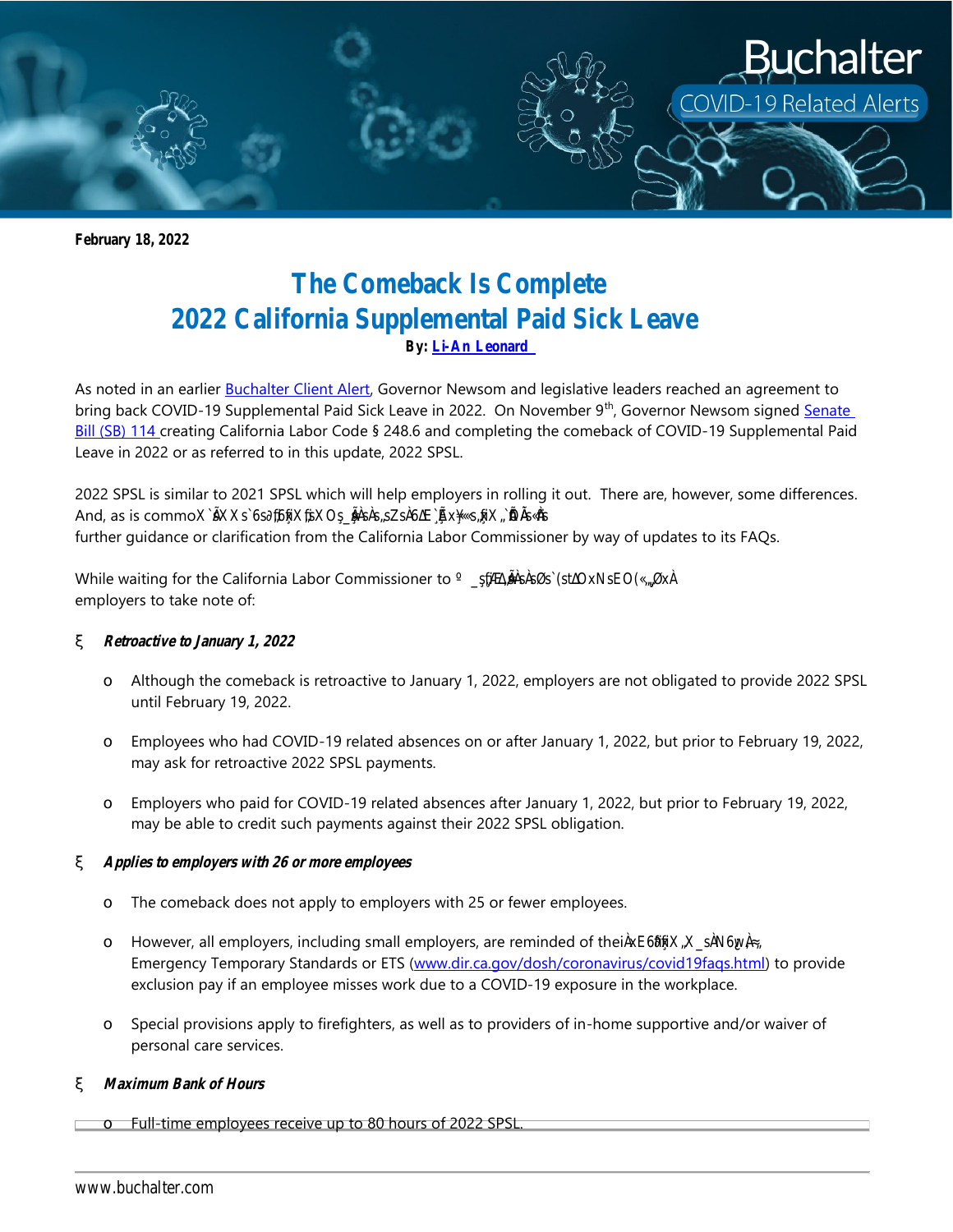

- $\rightarrow$  Part-time employees with a normal weekly schedule receive 2022 SPSL in proportion to their schedule.
- $\rightarrow$  Part-time employees with a variable schedule receive 2022 SPSL based on average amount of hours worked in prior six-month period.

#### **Permissible Uses 1**

- $\rightarrow$  A full-time employee may take up to 40 hours of 2022 SPSL *if the employee is unable to work or telework* for any of the following reasons:
	- o **Vaccine-Related:** The covered employee is attending a vaccine or booster appointment for themselves or a family member or cannot work or telework because they have vaccine-related symptoms or are caring for a family member with vaccine-related symptoms. An employer may limit an employee to 24 hours or 3 days of leave for each vaccination or booster appointment and any consequent side effects, unless a health care provider verifies that more recovery time is needed.
	- o **Caring for Yourself:** The employee is subject to quarantine or isolation period related to COVID-19 as defined by an order or guidance of the California Department of Public Health, the federal Centers for Disease Control and Prevention, or a local public health officer with jurisdiction over the workplace; has been advised by a healthcare provider to quarantine; or is experiencing COVID-19 symptoms and seeking a medical diagnosis.
	- o **Caring for a Family Member:** The covered employee is caring for a family member who is subject to a COVID-19 quarantine or isolation period or has been advised by a healthcare provider to quarantine due to COVID-19, or is caring for a child whose school or place of care is closed or unavailable due to COVID-19 on the premises.
- $\rightarrow$  A full-time employee may take up to an additional 40 hours of leave *if the employee is unable to work or* telework for either of the following reasons:
	- o The covered employee tests positive for COVID-19.
	- o The covered employee is caring for a family member who tested positive for COVID-19.
- $\rightarrow$  A family member includes a child, parent, spouse, registered domestic partner, grandparent, grandchild, or sibling.

<sup>1</sup> 2022 COVID-19 Supplemental Paid Sick Leave, California Department of Industrial Relations